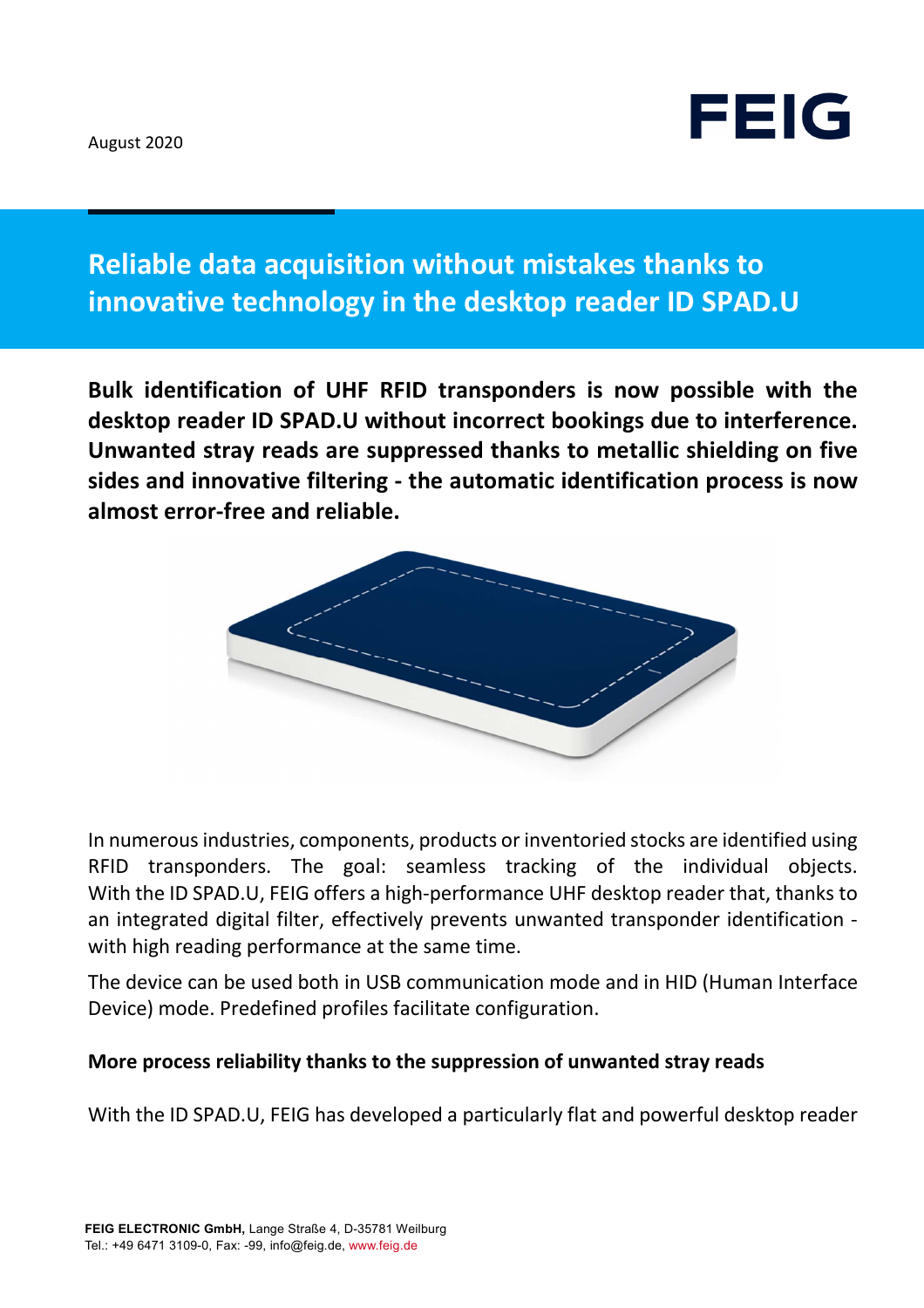

August 2020

for UHF RFID tags that minimizes incorrect readings. It reliably reads transponder data from objects that are directly above the reader. Thanks to an innovative filter function it hides those tags that are also in the immediate vicinity of the reader but should not be read at all. The functional design of the reader also contributes to this: The integrated antenna is shielded on five sides so that the reading performance is concentrated on the tags located above the ID SPAD.U. Usefull: The device provides visual feedback during identification using colored LEDs - the integrated buzzer also provides the user with feedback.

## **One solution for several markets and applications**

RFID transponders are now used in many areas to clearly identify objects. The ID SPAD.U is therefore designed in such a way that it can show its strengths primarily in the following markets and applications:

#### **Laundries**

Items of laundry and entire stacks of laundry can be booked in and out of the system for current orders safely and clearly.

### **Libraries**

Databases on existing and borrowed media are kept up-to-date thanks to automatic identification.

#### **Healthcare**

Medical products, patient files or drugs can be transparently managed and tracked in clinics and research institutes.

#### **KANBAN**

Industrial KANBAN systems can be expanded to include the ID SPAD.U for digital inventory management and consumption monitoring.

#### **Document tracking**

Documents and files can be checked in and out within seconds and enables transparent real-time tracking.